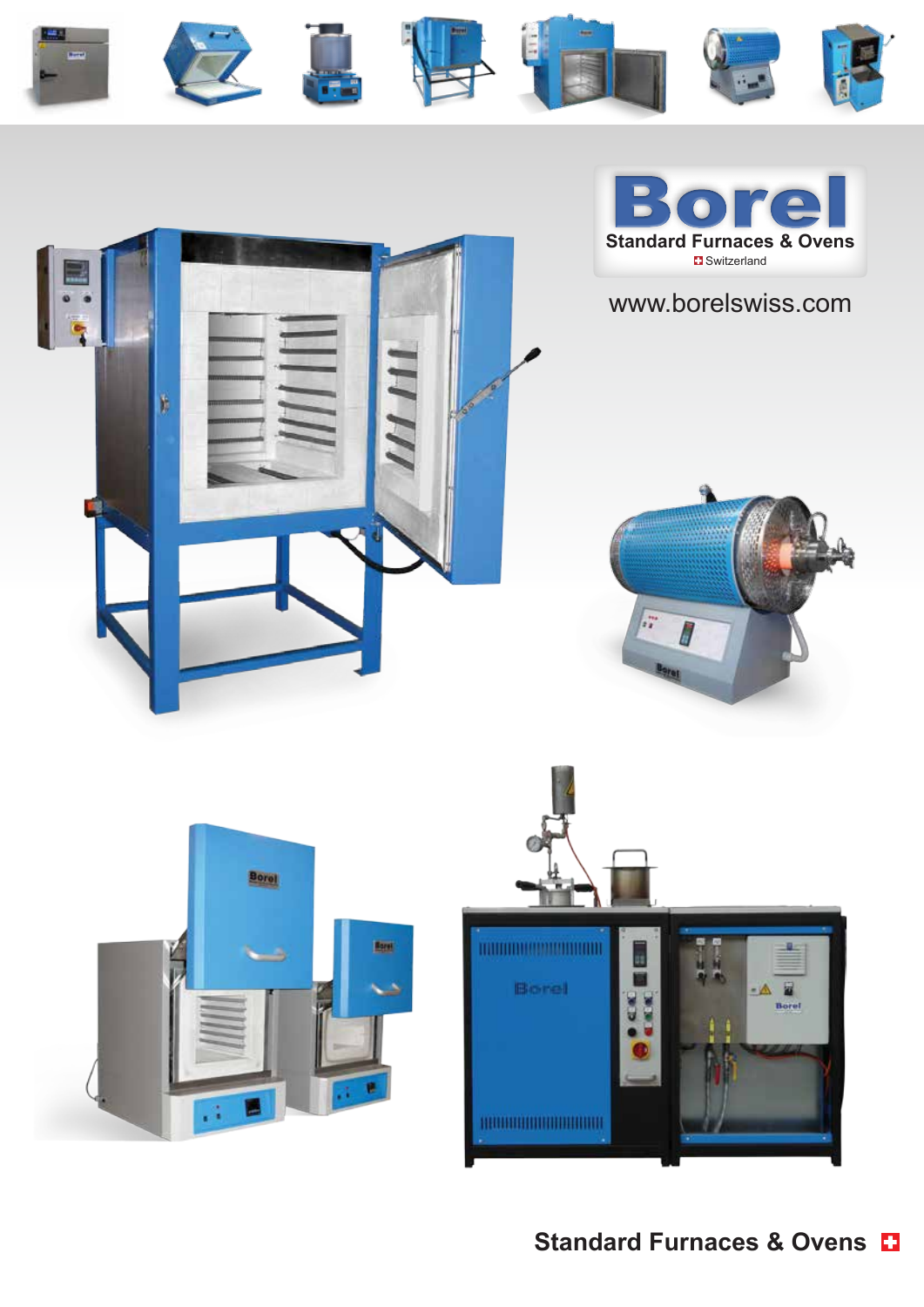# More than 300 models from 200 to 2000 °C, capacity from 1 to 8000 liters





#### Industrial ovens <500 °C





## Melting furnaces

Fixed, removable or tilting crucible furnaces for melting non-ferrous metals



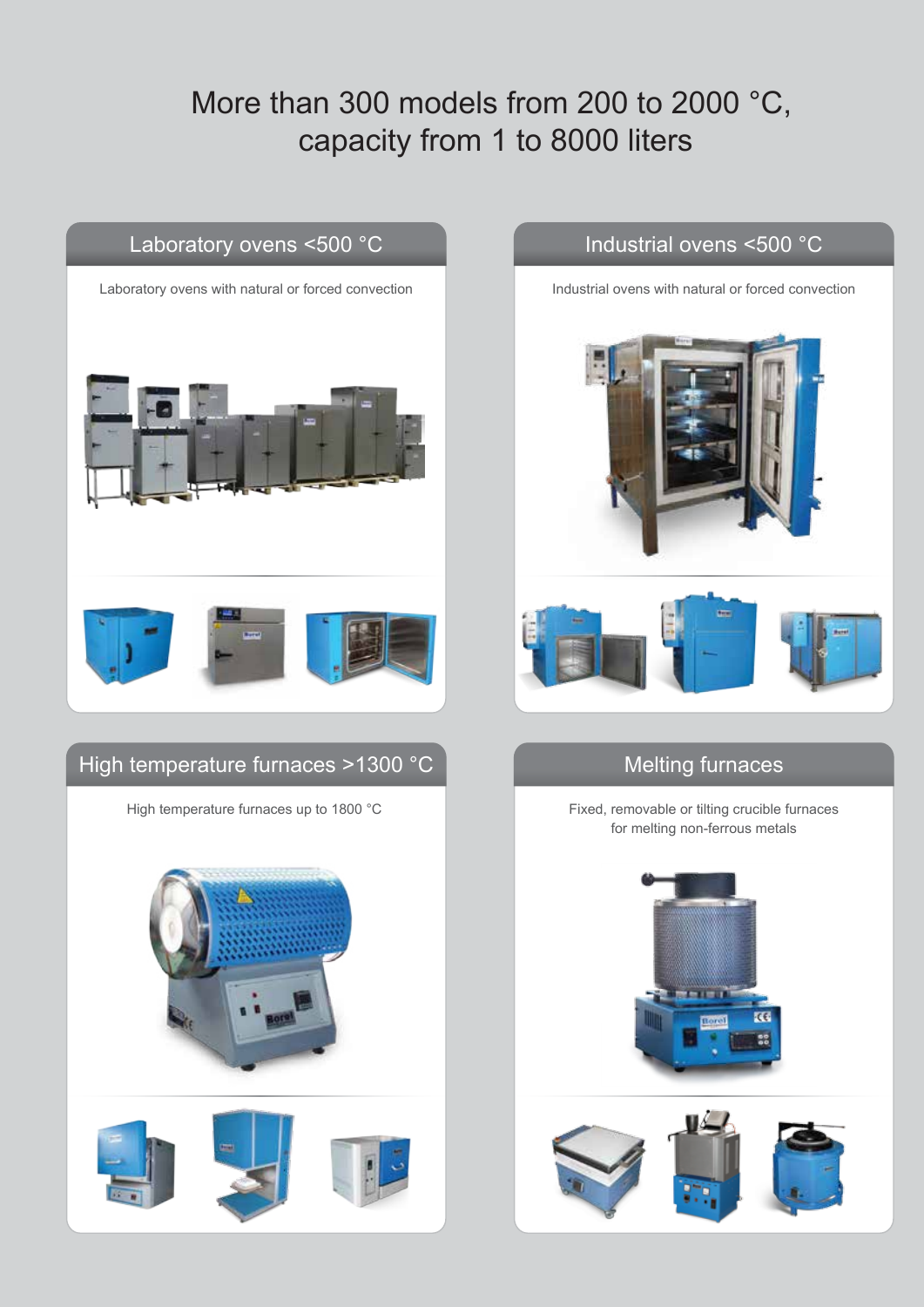

## Heat treatment furnaces

Furnaces for work under controlled atmosphere







Glass **Glass** Watches

Melting



Heat **Automotive**  $t = \frac{1}{\sqrt{2}}$  Medical  $t = \frac{1}{\sqrt{2}}$  treatment

Ashing

Tools **Electric** 

# Industrial furnaces 500–1300 °C

Industrial chamber furnaces



# Components & spare parts

Muffles, crucibles, regulators, gloves, apron, high temperature mittens, head protection, hide sleeves





Gold, silver

Lab







Aviation

Sports & Weapons